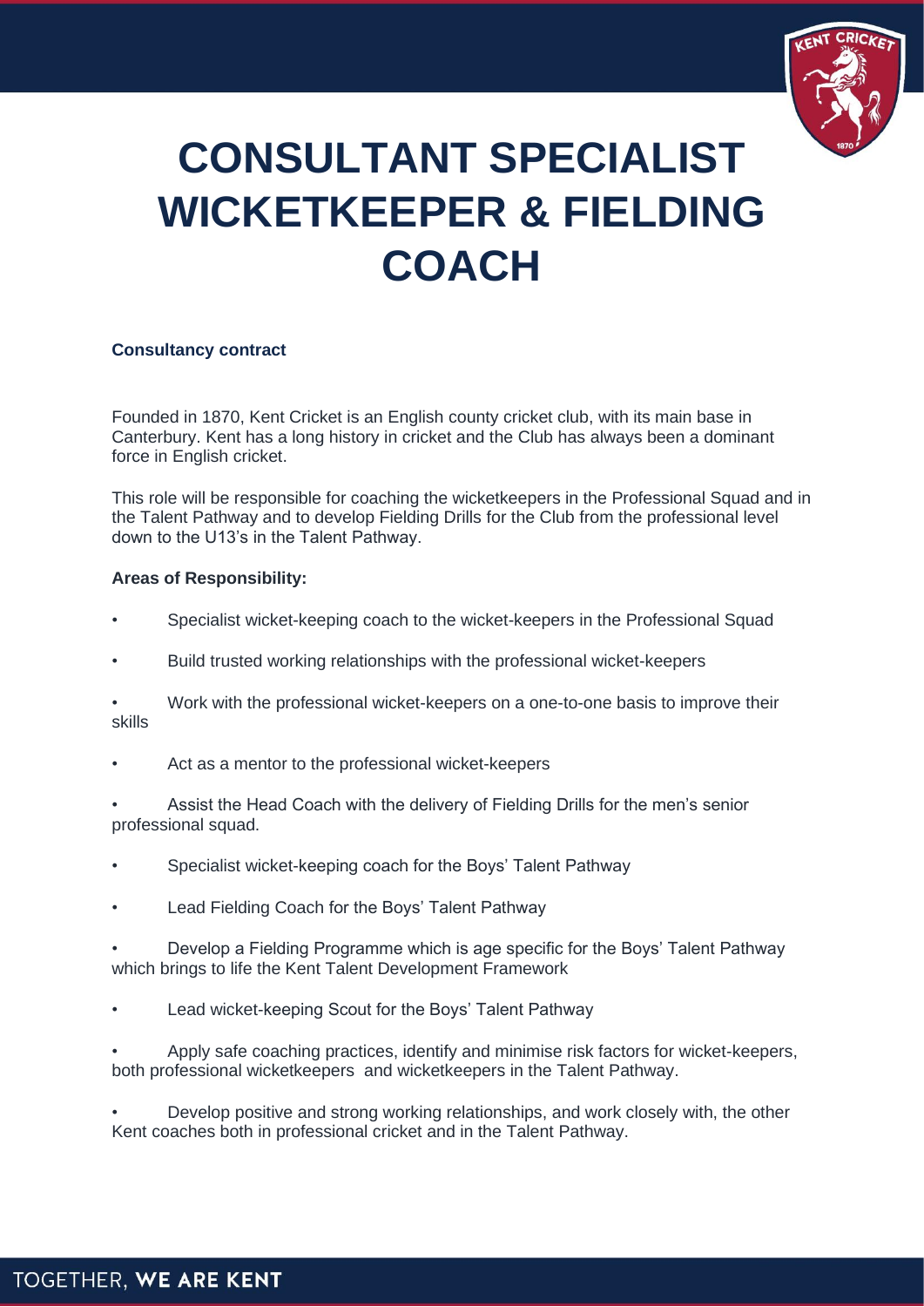

• Work closely with the Strength and Conditioning Coach and Physiotherapist in applying appropriate strength and conditioning principles relevant to safe wicket-keeping and fielding.

• Ensure regular communication with coaches, players and Director of Cricket.

## **Working Relationships:**

- **Director of Cricket**
- **Head Coach**
- Head of Talent Pathway
- Professional Playing Staff
- Specialist Coaches and Support Staff
- Age Group Coaches
- **Kent Scouting Network**
- Cricket Operations Executives for the Professional Squad and the Talent Pathway

#### **Knowledge and Skills:**

• Able to communicate effectively with players, coaches and support staff at the Professional level, players, parents and coaches in the Talent Pathway

• Specialist wicket-keeping experience and a proven track record in coaching wicketkeepers at the professional level

• Experience of setting up and delivering coaching programmes in wicket-keeping and fielding

- ECB Level 3, ECB Specialist Coach
- Strong technical knowledge of all facets of the game of cricket

## **Person Specification:**

• An innovative thinker with the ambition to deliver the best wicket-keeping programme in County Cricket, with excellent communication skills and right to work in the UK

• Valid First Aid and Safeguarding Young Children certificate, and a current DBS check.